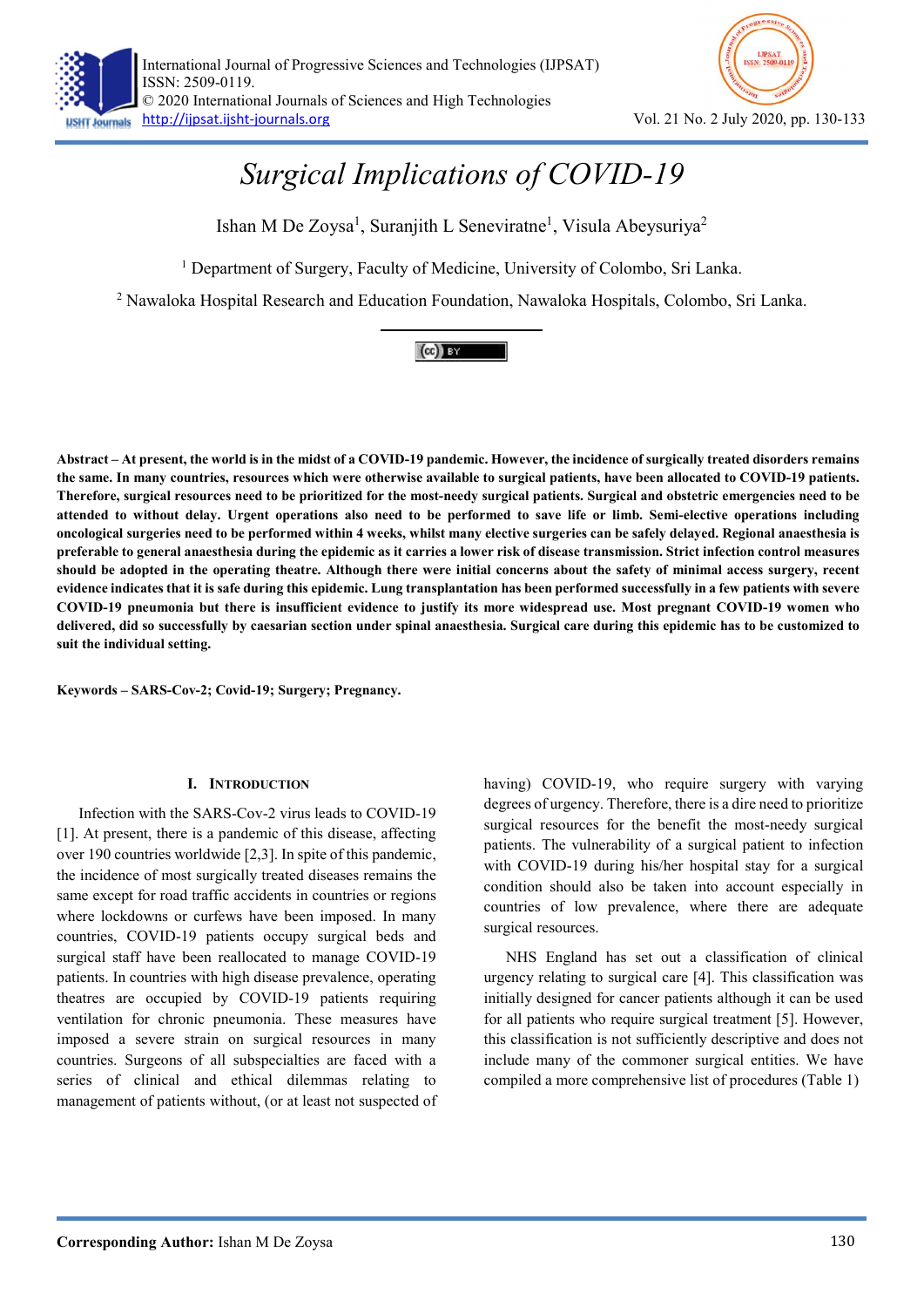# Emergency Surgery

All surgical emergencies (Table 1) have to be attended to without delay. These procedures should be performed within 24 hours and sometimes within 6 hours, to save life or limb.

# Urgent Surgery

Some situations require urgent surgery within 72 hours (Table 1).

# Semi Elective Surgery

In oncological surgery, there are patients in whom surgery should be performed within 4 weeks and with expectation of cure (Table 1). There is probably an added risk due to the pandemic that has to be balanced against the risk incurred by deferring surgery. For each type of cancer – colon, pancreas, oesogastric, hepatocellular carcinoma – morbidity and mortality rates should be compared with the oncological risk incurred by deferring surgery and/or the tumour doubling time. In general for T1-2, N0 colonic cancers, it is advisable to defer surgery. In advanced colonic lesions, it is better to administer neoadjuvant chemotherapy. For rectal cancers T3– 4 and /or N+, chemo-radiotherapy is indicated. Short radiotherapy may be preferable to reduce time of exposure in the hospital and to reduce the risk of COVID-19 infections. Complex surgery with higher morbidity and mortality – oesophago-gastric, hepatic or pancreatic – is best deferred [6].

### Elective Surgery

Elective surgical procedures could be safely deferred for 10-12 weeks without a negative outcome (Table 1). At one stage the United States [7] and the United Kingdom [8] banned all elective surgery.

# High-risk procedures

There is substantial evidence to show that the disease is spread by aerosols [9]. Some procedures have a very high risk of aerosol generation ie airway instrumentation and otolaryngology procedures, airway surgery, sinus surgery, dental procedures, bronchoscopies, and upper gastrointestinal endoscopic procedures [7]. The threshold for these procedures should be higher than for other low risk procedures.

### Anaesthesia

The choice of anesthetic technique depends on the procedure and the patient. However, preventing transmission of COVID-19 through aerosolization is a major consideration during this pandemic. Local or regional anesthesia (eg spinal or epidural anaesthesis, Biers block, nerve blocks) with minimal or no sedation is preferred as it is better to avoid airway instrumentation which causes aerosol generation, thereby increasing the risk of airborne transmission. The patient should wear a surgical mask during the procedure. Administration of high-flow supplemental oxygen should be avoided due to the risk of aerosolization. Supplemental oxygen may be provided through nasal cannula using low flows if needed [7].

The anaesthetic technique should ensure the safety of the patient as well as health care workers. Universal precautions to prevent droplet infection should be adhered to in all patients as the disease can be spread by asymptomatic carriers although the risk is lower compared to symptomatic patients [9].

### Infection control and operating theatre management

A study funded in part by the Anaesthesia and Patient Safety Foundation recommends an evidence based 8-step process for infection control in the operating room during the COVID-19 pandemic [10].It includes the use of alcohol hand rubs and double gloves, placement of contaminated instruments in a zip closure plastic bag, decolonizing patients pre-operatively with chlorhexidine wipes and nasal povidone iodine, use of a closed lumen IV system, 12 hour staff shifts to reduce the use of surgical masks and staff exposure, to perform only one operation a day in a operating room and to recover the patients in the operating room without sending them to a recovery area [11]. In addition, operating theatres should have laminar flow ventilation to minimize dissemination of the virus.

### Minimally invasive or open surgery

In the initial part of the pandemic there were concerns about the safety of laparoscopic surgery due to concerns about aerosolization of viral particles via the pneumoperitoneum. However, no studies have identified SARS-CoV-2 viruses in surgical smoke [12]. In addition although viral RNA has been detected in blood, blood borne transmission of COVID-19 has not been documented [13]. Minimal access surgery (MAS) carries the benefit of shorter hospital stay resulting in a lower risk of transmission of COVID-19 to the patient. Therefore, there appears to be no justification to avoid laparoscopic surgery during this pandemic [12].

## Surgery for treatment of COVID-19 pneumonia

Critically ill patients with the COVID-19 infection including those receiving maximal medical support are known to progress to irreversible fatal respiratory failure due to pulmonary fibrosis. Lung transplantation (LT) as the sole therapy for end-stage pulmonary fibrosis related to acute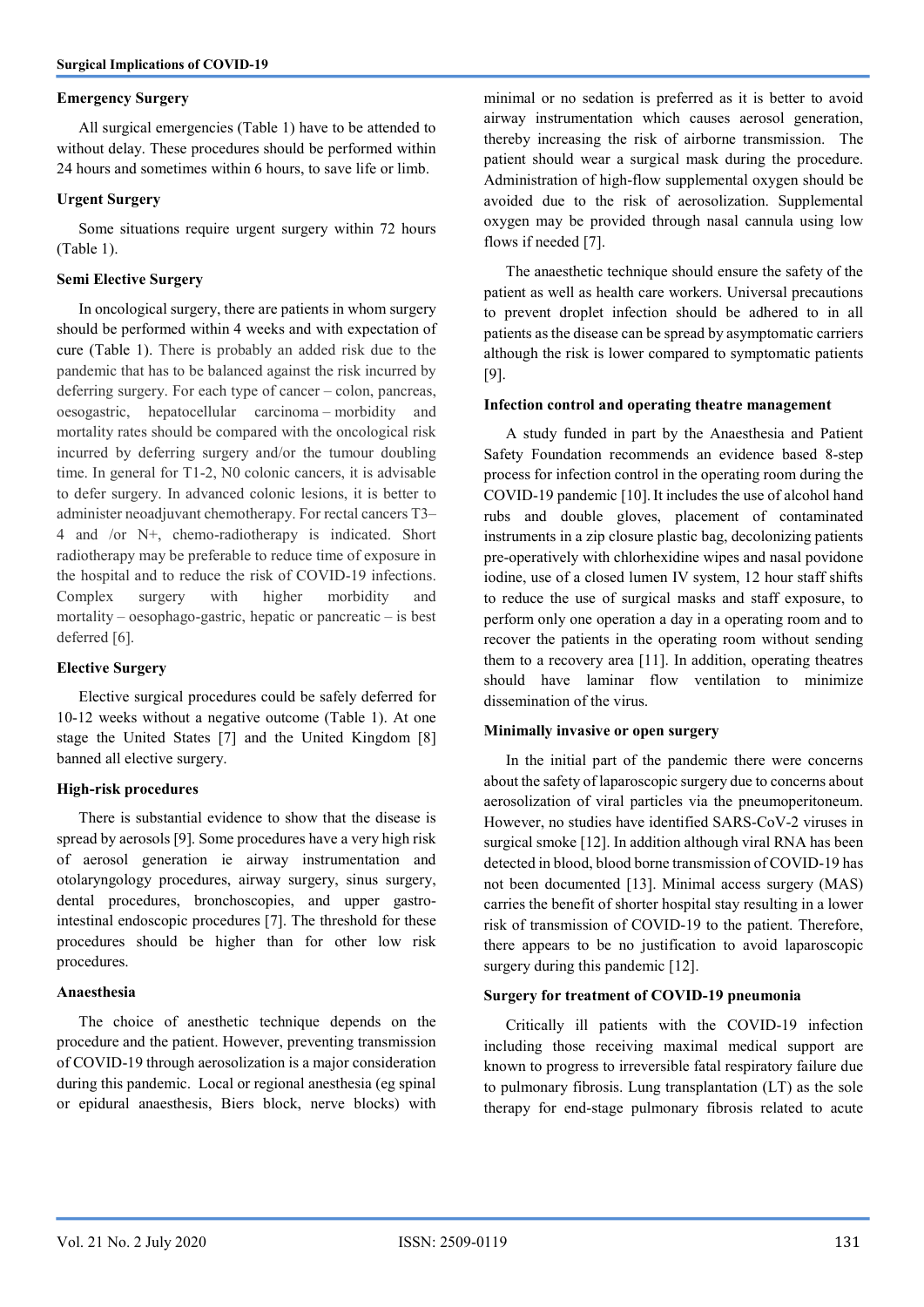respiratory distress syndrome and it is considered as the ultimate rescue therapy for these patients although there is a considerable risk of severe sepsis due to the need to administer immunosuppressive medication following transplantation. In a limited study 2 out of 3 patients who had illness durations of over 1 month, survived and underwent rehabilitation after LT [14].

# Obstetrics in COVID-19 patients

There are two studies on a total of 18 pregnancies with COVID-19. All patients were infected in the third trimester, and clinical findings were similar to those in non-pregnant adults. Fetal distress and preterm delivery were seen in some cases. All but two pregnancies were cesarean deliveries, and testing for SARS-CoV-2 was negative in all babies [15]. Another study showed that spinal anaesthesia was safe in COVID-19 patients who underwent cesarean section [16].

| Category        | <b>Surgical Problem</b>                                                                                                                                                                                                                                                                                                                                                                                      |
|-----------------|--------------------------------------------------------------------------------------------------------------------------------------------------------------------------------------------------------------------------------------------------------------------------------------------------------------------------------------------------------------------------------------------------------------|
| Emergency       | Massive bleeding, leaking abdominal aortic aneurisms, intestinal perforation,<br>strangulated hernias, acute limb ischemia, generalized peritonitis, necrotizing<br>fasciitis, testicular torsion and obstetric emergencies                                                                                                                                                                                  |
| Urgent          | Intestinal obstruction, bleeding, localized infection, Inflammatory Bowel<br>Disease (IBD) failing to respond to medical treatment. Surgery may also be<br>required to prevent permanent injury/harm, e.g .spinal cord compression.                                                                                                                                                                          |
| Semi - Elective | Urgency based on need to prevent progression of disease beyond<br>operability, prevent imminent development of complications<br>(e.g. impending obstruction or perforation). NB use of interventional<br>radiology, e.g. stents should be considered to allow surgery to be deferred in<br>selected cases                                                                                                    |
| Elective        | Hernias, surgery for uncomplicated IBD, reversal of stomas, joint<br>replacement, varicose vein surgery, revascularization for claudication, "small"<br>or asymptomatic aortic aneurysms, creation of arterio-venous fistuli for<br>dialysis, carotid endarterectomy for asymptomatic patients and surgery for<br>benign gynaecological conditions eg fibroids, endometriosis and utero-vaginal<br>prolapse. |